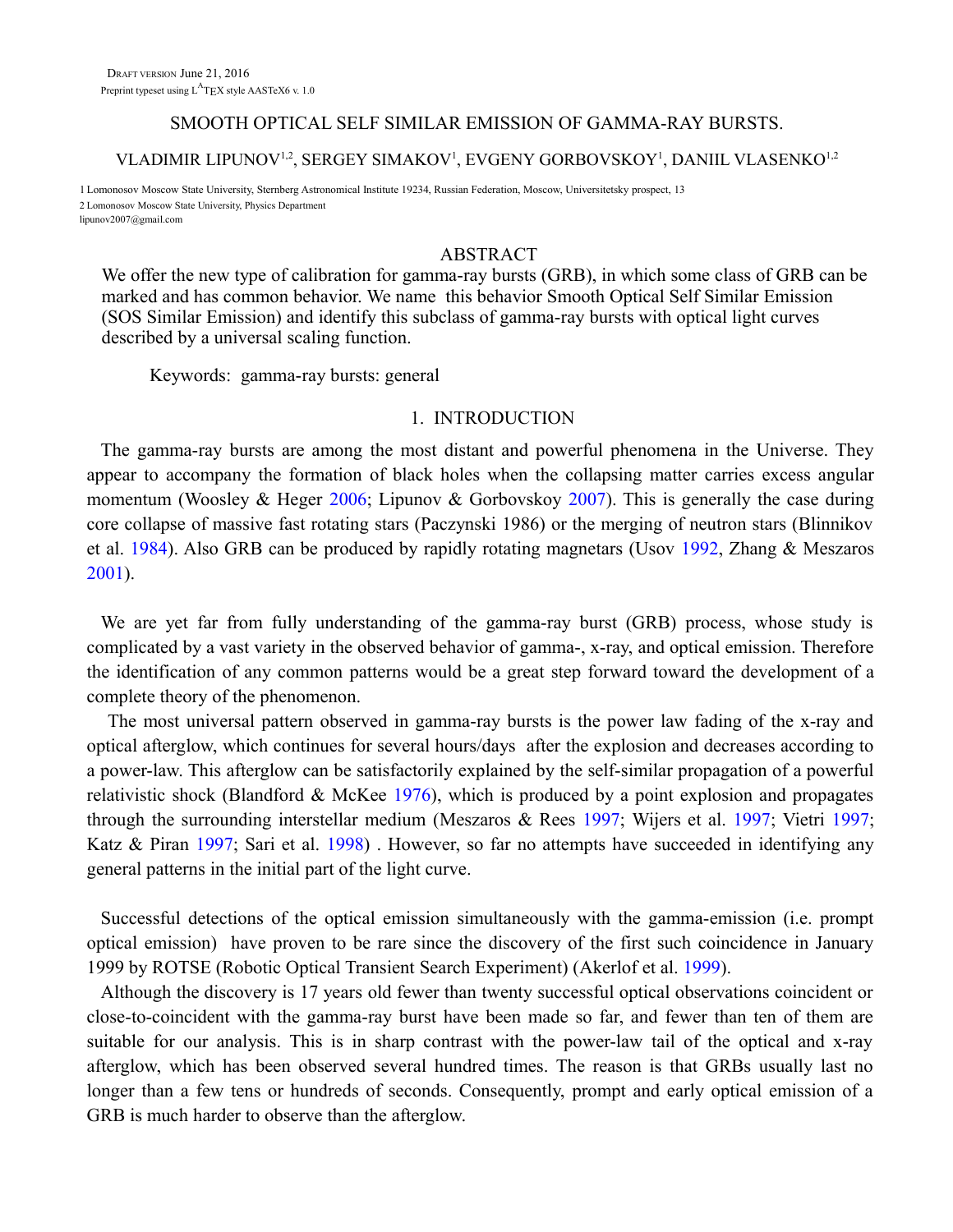<span id="page-1-15"></span><span id="page-1-14"></span><span id="page-1-9"></span>Previously there was much effort to explore the early optical afterglows [\(Panaitescu & Vestrand 2008,](#page-1-16) [2011;](#page-1-15) [Oates et al. 2009;](#page-1-14) [Liang et al. 2013;](#page-1-13) [Wang et al. 2013;](#page-1-12) [Kann et al. 2010\)](#page-1-11). Some of these papers have discussed general trends for the early optical behavior and looked at the implications for the dynamics of the fireball and emission mechanism.It has already been pointed out [\(Vestrand et al. 2005,](#page-1-10) [2006\)](#page-1-9) that two types of the behavior of optical flux of gamma-ray bursts are observed. In the first case, the optical emission appears simultaneously with the gamma-ray emission and correlates with it for example GRB080319B [\(Racusin et al. 2008\)](#page-1-8), GRB100901A [\(Gorbovskoy et al.](#page-1-7) [2012\)](#page-1-6). In the second case the optical emission appears before the very end or even after the end of the gamma-ray burst and varies very smoothly: it first increases, reaches a maximum, and then gradually fades into the afterglow. Hereafter we refer to this second, frequently observed type of behavior, as Smooth Optical Self Similar Emission (SOS similar emission). Below we discuss this type of behavior, which shows no particular correlation with the harder gamma-ray emission.

## <span id="page-1-16"></span><span id="page-1-13"></span><span id="page-1-12"></span><span id="page-1-11"></span><span id="page-1-10"></span><span id="page-1-8"></span><span id="page-1-7"></span><span id="page-1-6"></span><span id="page-1-5"></span><span id="page-1-4"></span><span id="page-1-3"></span>2. MASTER OBSERVATIONS

 Half of the described GRB were observed at MASTER telescopes in one photometric system and the main goal is to introduce this unique observational results and to demonstrate common behavior for found such types of optical counterparts of GRBs.

 MASTER Global Robotic Net (*<http://observ.pereplet.ru/>)* consists of new generation of fast robotic telescopes MASTER-II installed on different continents during recent years. MASTER-II is twin 40-cm optical robotic telescopes located in the following observatories: MASTER-Amur(Far east of Russia, Blagoveshchensk), MASTER-Tunka (Russia, Baykal lake), MASTER-Ural (Russian, Ural mountains), MASTER-Kislovodsk (Russia, Caucasus mountains), MASTER-SAAO (South Africa), MASTER-IAC (Spain, Canarias), MASTER-OAFA(Argentina).

 MASTER observatories equipped with identical own photometers and controlled by identical software (Lipunov et al. 2010, [Kornilov et al. 2012;](#page-1-5) [Gorbovskoy et al.](#page-1-4) [2013](#page-1-3), Lipunov 2016b,c). The identical equipment gives us the possibility to have more than 12 continuous hours observations of optical counterparts of gamma-ray bursts in identical photometric systems. Therefore combining photometric data for different gamma-ray bursts observed from different parts of MASTER Net is a well-justified astronomical process. Taking into account the large field of view of MASTER telescopes (2 x 4 square degrees) we use a large number (3000 to 10000) of reference stars for reduction. As a result, the photometric errors of large catalogs in particular those of USNO-B1 should be leveled out.

<span id="page-1-2"></span><span id="page-1-1"></span><span id="page-1-0"></span> The main MASTER unique feature is own software to reduce our wide-field images in real-time and to discover new optical transients in our images online, i.e. within 1-2 minutes after readout from the CCD. This information includes the full classification of optical sources from the image, the data from previous MASTER-Net archive images for every sources, full information from VIZIER database and all open source (for ex., Minor planet checker center), derivation of orbital elements for moving objects, etc. With this software we discover more then 1300 (up to February 2017) optical transients in fully automatic mode. These optical transients are the following: optical counterparts of gamma-ray bursts (including bursts registered by FERMI with extensive error box [\(Lipunov et al. 2016b\)](#page-1-2), QSO flares, Super Novae, Novae, dwarf novae (3 types), anti-novae [\(Lipunov et al. 2016a\)](#page-1-1) and another cataclysmic variables, asteroids (including potentially hazardous NEOs (near earth objects)) and comets [\(Lipunov et al. 2007;](#page-1-0)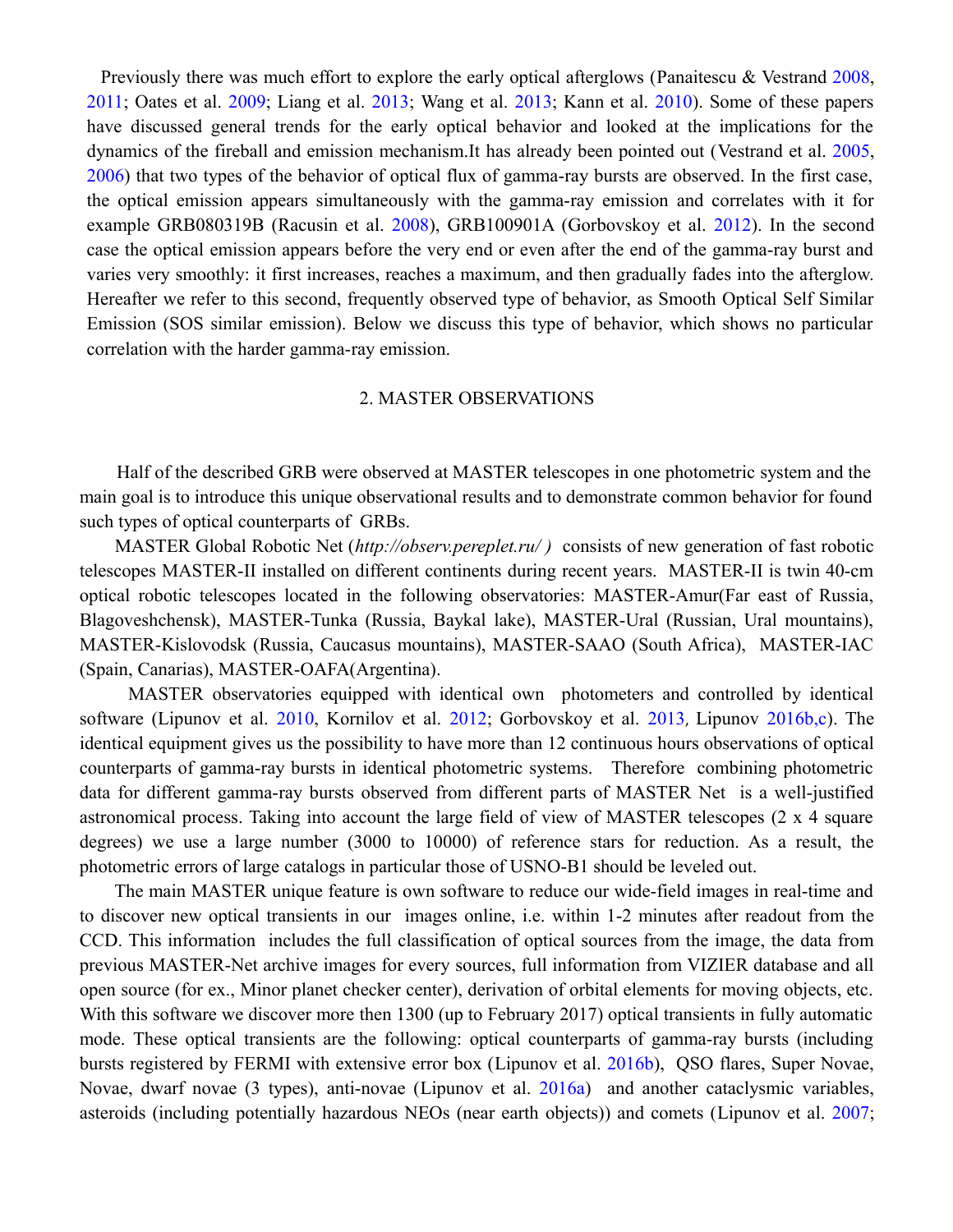<span id="page-2-18"></span>[Gorbovskoy et al. 2013\)](#page-2-18). Fast automatic identification is very necessary for fast transients investigation.

Another MASTER key attributes are the fast alert pointing, simultaneous polarization and photometry observations by twin telescopes in parallel and non-parallel mode (MASTER has addition free axis that allows to change the parallel configuration increasing the field of view twice, that is very usefull to observe FERMI and LIGO error-boxes). MASTER is connected to the greate physics experiments: GRB Network (to observe gamma-ray SWIFT, Fermi, MAXI, IPN, etc alerts), LIGO-VIRGO gravitational wave detectors collaboration [\(Abbott et al. 2016\)](#page-2-17) and to the ANTARES (Dornic et al.2015a,b) and Ice-Cube neutrino observatories to investigate their localization areas for possible optical counterparts and to discover new transients in real-time.

 Gamma-ray burst observations are usually made simultaneously with the twin MASTER telescopes equipped with perpendicularly oriented polarizers (Gorbovskoy et al. 2016, Pruzhinskaya et al. 2014). In these cases unfiltered magnitudes are computed from the R- and B-band magnitudes of thousands reference stars (USNO-B1), having been contained at 4 square degrees at each MASTER image, by the formula  $m = 0.2B + 0.8R$ .

### <span id="page-2-19"></span><span id="page-2-17"></span><span id="page-2-15"></span><span id="page-2-14"></span><span id="page-2-12"></span><span id="page-2-11"></span><span id="page-2-8"></span><span id="page-2-7"></span><span id="page-2-1"></span><span id="page-2-0"></span>3. DATA ANALYSIS

In spite of more than several dozens years of GRB investigation, there are not many GRB counterparts light curves, that both has rising part of LC and are the earlier, because it is very complicated task to get prompt or earlier their observations. We used only the earlier data, including prompt points, that has rising part on the light curve for analysys. This is one of the main advantage of this work. The beginning of the observations (LC) must be close to T90 or earlier.

Our analysis is based on eight good-quality **early** observations of gamma-ray bursts that exhibit the latter behavior.

<span id="page-2-16"></span><span id="page-2-13"></span>Five of these observations were observed by the MASTER Global Robotic Net [\(Lipunov](#page-2-16) et al. [2010,](#page-2-16)2016b) and they were the base to obtain the universal light curve. They are the following: GRB100906A [\(Gorbovskoy et al. 2012\)](#page-2-15), GRB121011A [\(Pruzhinskaya et al. 2014\)](#page-2-14), GRB140629A [\(Gorbovskoy et al. 2014\)](#page-2-13) and GRB150413A [\(Tyurina et al. 2015;](#page-2-12) [Gorbovskoy et al. 2016\)](#page-2-11) . We added GRB080810A [\(Page et al.](#page-2-10) [2009\)](#page-2-9) , GRB080710 [\(Kruhler et al. 2009\)](#page-2-8), GRB071010 [\(Covino et al. 2008\)](#page-2-7) and GRB060605A [\(Rykoff et al. 2009\)](#page-2-6) detected by SWIFT to our 4 GRBs, see Figure 1.

<span id="page-2-10"></span><span id="page-2-9"></span><span id="page-2-6"></span>All photometry data for the GRBs observed by MASTER obtained at polarizers in white color (unfiltered, the details see Pruzhinskaya et al. 2014).

<span id="page-2-5"></span><span id="page-2-4"></span><span id="page-2-3"></span><span id="page-2-2"></span>We analysed all bursts with a maximum at optical light curve described at following works: [Panaitescu](#page-2-5) [& Vestrand 2008,](#page-2-5) [2011;](#page-2-4) [Oates et al. 2009;](#page-2-3) [Liang et al. 2013;](#page-2-2) [Wang et al. 2013;](#page-2-1) [Kann et al. 2010](#page-2-0) and took only the bursts that satisfy to the following critheria.

1. Optical light curve has a monotonic rising part (with small fluctuations) and monotonic decay.

The gamma-ray bursts GRB021211, GRB050319, GRB050401, GRB050416, GRB050525, GRB050908, GRB050922C, GRB051109a, GRB051111, GRB060927, GRB061121, GRB061126, GRB071025, GRB071025, GRB060124, GRB060210, GRB060714, GRB060729, GRB060206,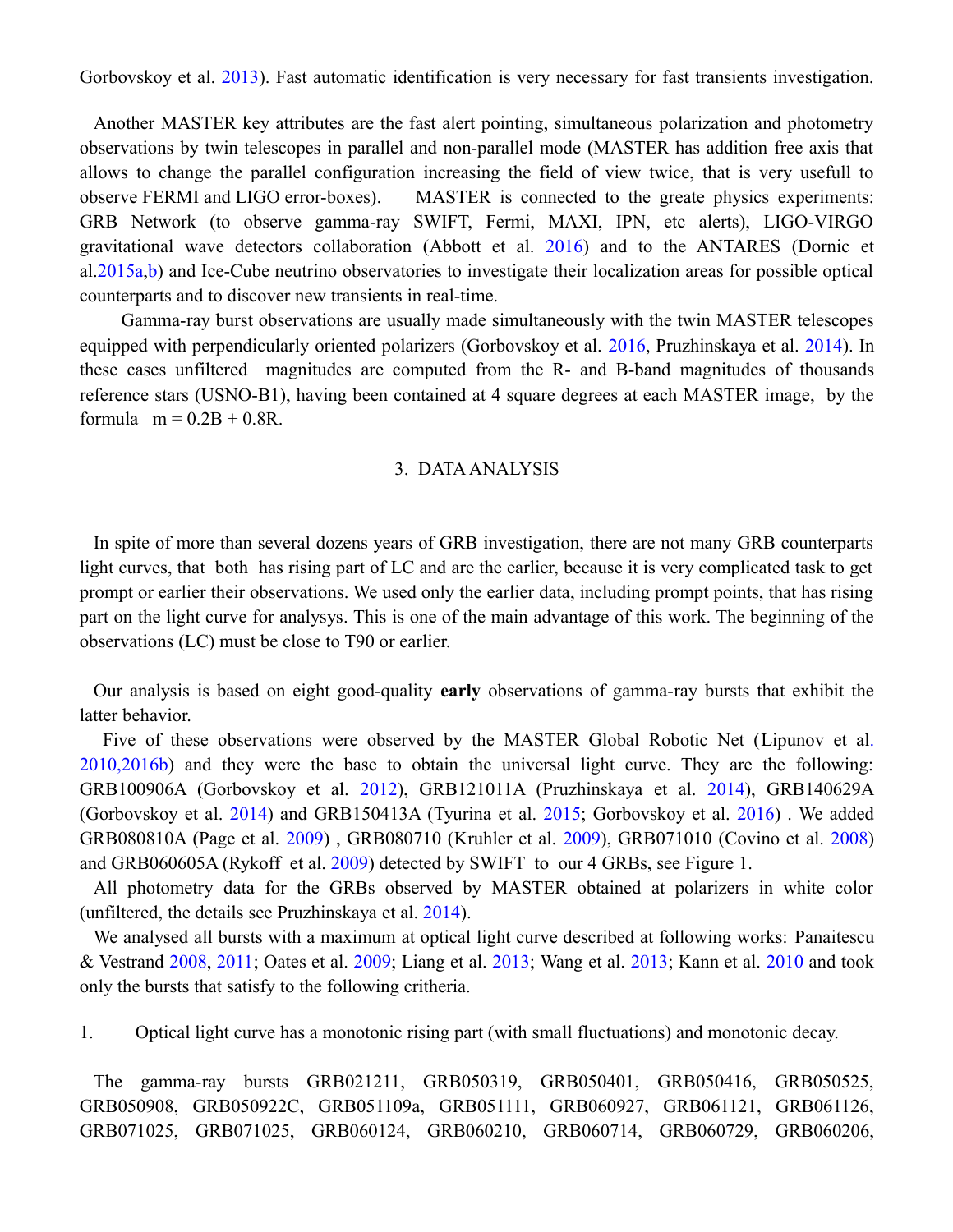GRB060526, GRB060708, GRB060908, GRB060912 , GRB061021, GRB061007, GRB070529, GRB080310, GRB070318, GRB080928, GRB080129, GRB080928, GRB090423, GRB090510, GRB050730, GRB 110205A do not satisfy of this condition. The GRB070802 (see Zaninoni et al. 2013) was excluded because of late beginning of the optical observations.

2. Optical light curve must have only one maximum (only one peak). The GRBs that don't satisfy to this condition are the following: GRB050904, GRB060904B, GRB050801, GRB050802, GRB060512, GRB070318, GRB060206, GRB090418,GRB 071031.

3. Sampling points of the previous maximum must be more than 2. The GRBs that don't satisfy to this condition are the following: GRB070411, GRB050820, GRB050801, GRB060124, GRB061121.

4. The time of the beginning of GRB  $(t_0)$  must be close to the trigger time ( $t_{\text{trigger}}$ ). It means, that the trigger can be started, for ex., from the precursor, i.e. it can be not the just beginning in every case of registration by gamma-detectors.

(  $t_{trigger}$  -  $t_{GRB}$  ) << ( $t_{max}$  -  $t_{trigger}$  )

In the case of uncertainty of the start time or trigger time, such GRB is not considered).

5. There is no correlation with gamma emission (GRB081008A was excluded by this criteria).

6. The optical measurements must be unfiltered (white color) or in R band. The GRBs that don't satisfy to this condition are the following: GRB060607 and GRB060418.

<span id="page-3-0"></span> The first classical prompt optical emission of GRB990123A detected by ROTSE-I [\(Akerlof et al.](#page-3-0) [1999\)](#page-3-0) was excluded because it was detected by another gamma detector - BATSE, which used a triggering system that differs from the SWIFT's one. So only eight bursts (listed above) satisfy to all of these criteria.

The common feature of the light curves in Fig.  $1$  is their non-monotonic behavior combined with a very smooth light variation. I.e. all light curves have a smooth rise, smooth peak and smooth decay without breaks or jumps passing into each other.

As is evident from these curves, their temporal and photometric properties differ quantitatively from each other with the times and amplitudes of maxima spanning one and two orders of magnitude, respectively.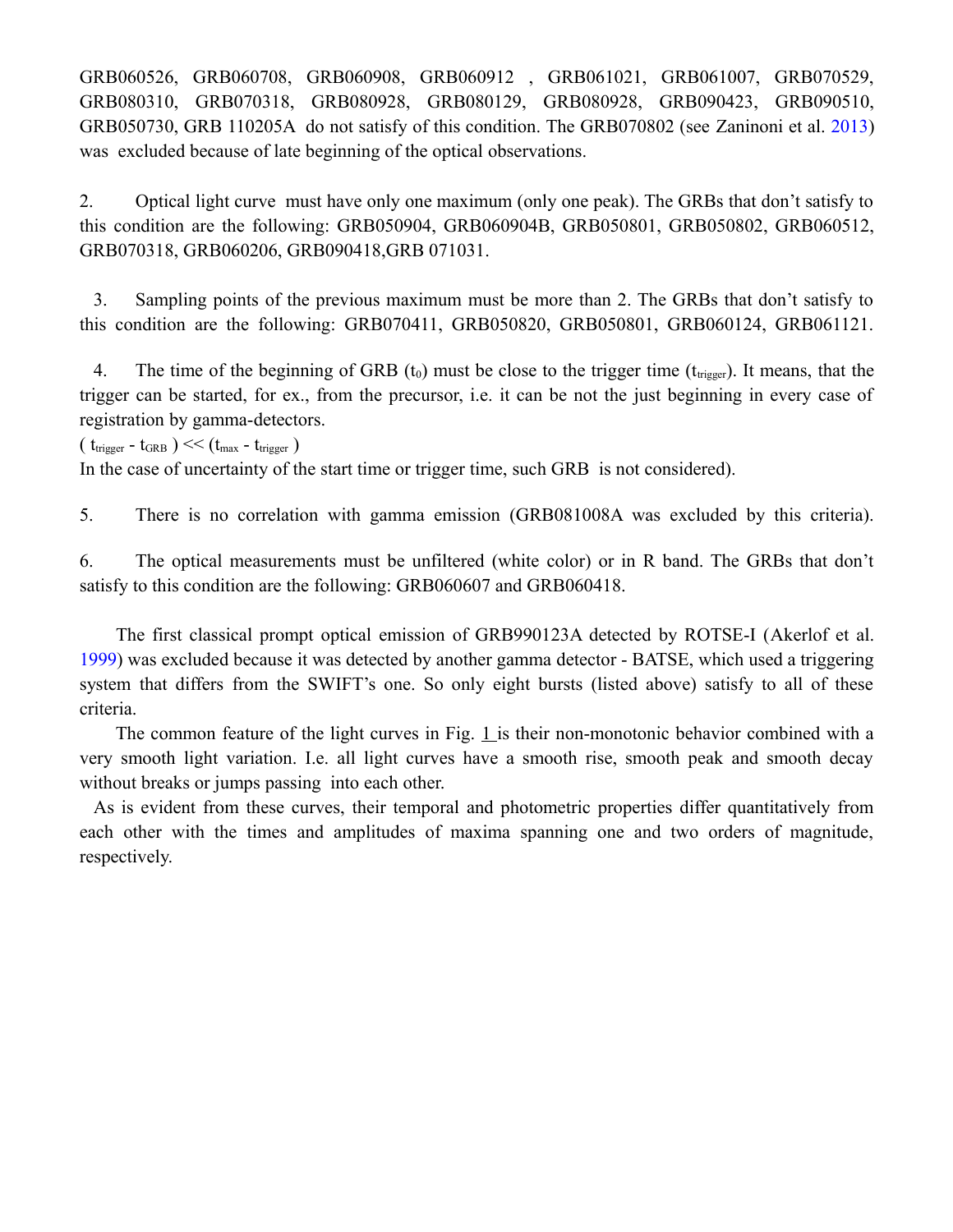

FIGURE 1. There are eight gamma-ray bursts with light curves, that satisfy to our 1-6 CriteriaThe time of the gamma-ray burst beginning it t<sub>0</sub>. The trigger might work on a precursor or vice versa after beginning of direct burst. However, for all the selected events we use  $t_0 = t_{trigger}$  There are the light curves (visual magnitude vs time from detection) of five gamma-ray bursts, observed by the MASTER Global Network, and 4 LCs , observed by other authors: GRB170202A, GRB060605A, GRB080810A, GRB 100906A, GRB121011A, GRB140629A, GRB080710 ,GRB071010 and GRB150413A.

### <span id="page-4-0"></span>4. SOS SIMILAR OPTICAL EMISSION

If we calculate the normalized light curves for GRB050820A, GRB060605A, GRB080810A, GRB100906A, GRB121011A, GRB140629A, GRB150413A, we see the universal shape of the SOS similar emission (Fig. 2). The smooth line is calculated by the approximate formula m –  $m_{max}$  =  $-2.5\lg(F/F_{\text{max}})$ ,  $\tau = t/t_{\text{max}}$ . To eliminate the effect of time dilation due to the cosmological redshift, we use dimensionless variable equal to the time elapsed since the onset of the gamma-ray burst divided by the delay of the maximum optical flux, i.e.  $\tau = (t - t_0)/(t_{max} - t_0)$ . We use R band (Vega system) magnitude for this plot. Following Oates et al.  $2009$ , the peak time t<sub>max</sub> and  $F_{\text{max}}$  were determined from a Gaussian fit of each light curve in log time.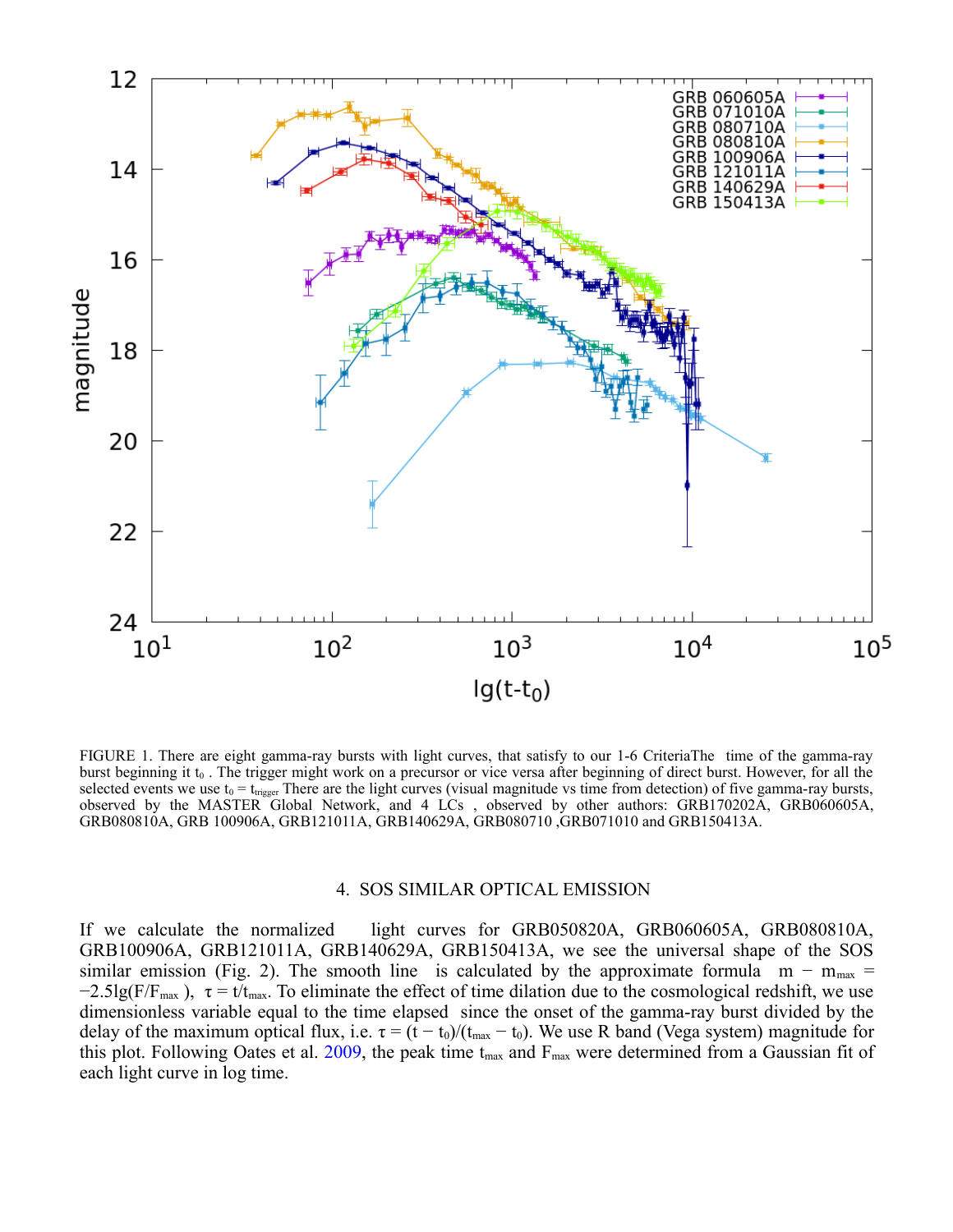

<span id="page-5-0"></span>FIGURE 2. The normalized light curves for GRB170202A, GRB050820A, GRB060605A, GRB080810A, GRB100906A, GRB121011A, GRB140629A, GRB150413A. There are eight GRB light curves from Fig[.1 i](#page-2-19)n the new coordinates: the brightness is nor-malized to the maximum and the time is normalized to the time of the maximum. The smooth line is given by the approximate formula in the text m – m<sub>max</sub> = -2.5lg(F/F<sub>max</sub>);  $\tau = t/t_{\text{max}}$ .

We nevertheless may combine different gamma-ray bursts into a single plot by introducing modified coordinates, as in Fig[.2.](#page-5-0)

We adopt  $t_0 = t_{trigger}$ , the trigger action time, almost everywhere. However, care must be taken, e.g., in the cases where observations are triggered by the precursor or when analyzing gamma-ray bursts discovered on different gamma-ray observatories, because of the differences in their trigger systems. That is why we present mostly the gamma-ray bursts discovered by the same Swift BAT observatory. The numerator and denominator depend identically on the redshift and therefore the resulting ratio can therefore be considered to refer to the commoving frame of the gamma-ray burst.

Note that the fact that the smooth variation of the intensity of optical radiation can be described by a universal function is indicative of a universal mechanism and location of the source of this radiation. The fact that this universal function is expressed in terms of some dimensionless arguments suggests that from the very beginning of SOS similar emission we are dealing with a self-similar hydrodynamic propagation of an ultra-relativistic blast wave. We propose to the phenomenological formula:

$$
F = F_{max}(\beta \tau^{\beta-1})^{\alpha} / (1 + (\beta - 1) \tau^{\beta})^{\alpha} , \qquad (1)
$$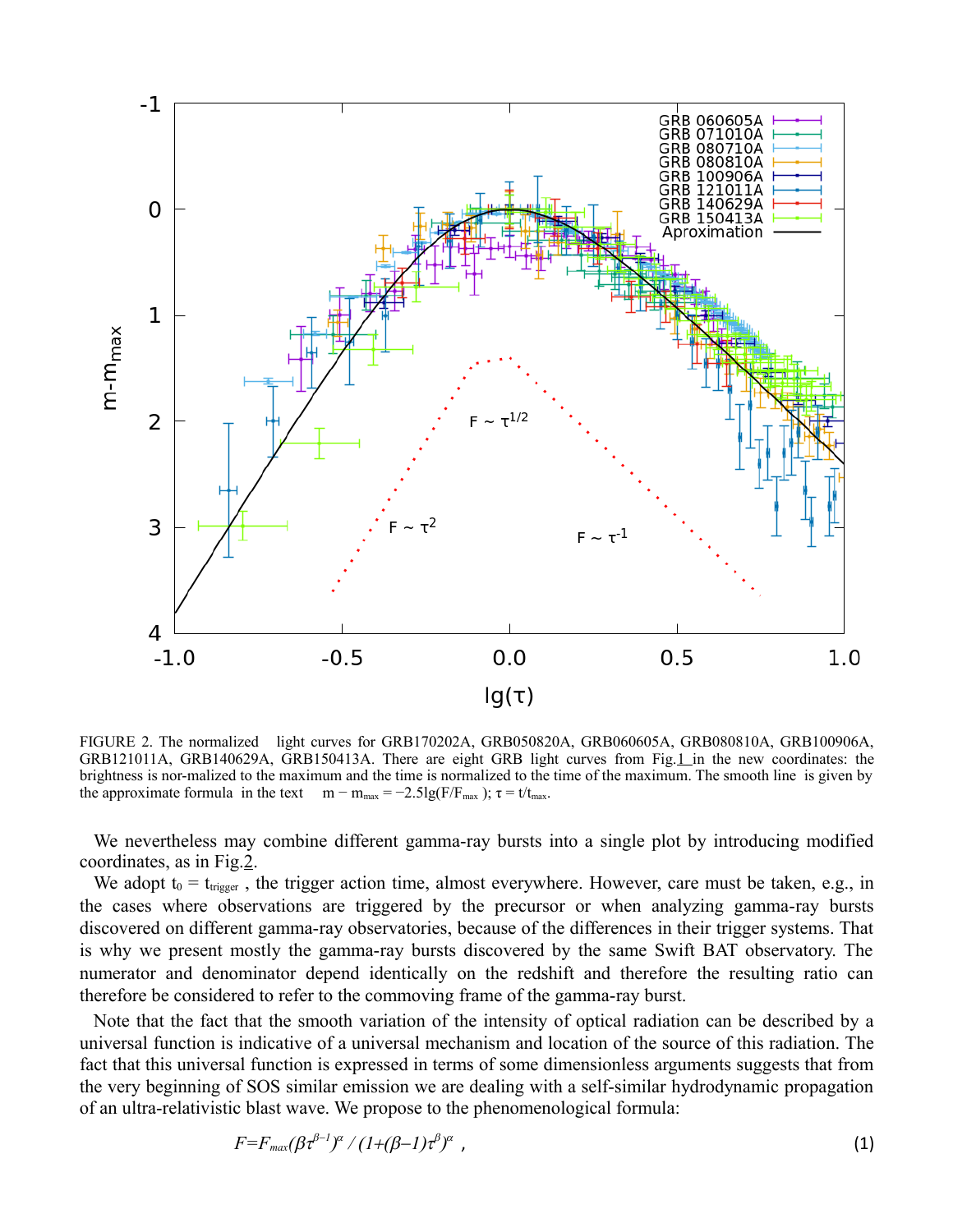where *F* is the optical flux,  $\alpha$  ~1.2 and  $\beta$  ~2.71 ~*e*,  $\tau = (t-t_0)/(t_{max}-t_0)$ . We put  $\beta = e$  in Fig[.2.](#page-5-0) We note that simillar formula proposed as smothed broken power low by Zhong et al. 2016.

In the figure 2 we also depicted a broken power law fitting that illustrates the usual representation of the light curve. It shifted down for convenience. The first link of the broken curve corresponds to the onset stage. The slope of the short link near the maximum is worse determined, but does not contradict to the prediction of self-similar solution  $F_v \propto \sqrt{t}$  (Gruzinov & Waxman 1999). Decayng part of the curve is fully consistent with the standard model of external forward shock, where light curve changes as power  $\log F_v \propto t^{-1.2}$ .

#### 5.DISCUSSION

The universal form of the optical light curves found by our analysis agrees well with the predictions of the model of jet or fireball penetrating into the environment (Meszharos & Rees 1997) . On the border of the fireball there is a shock wave compressing the surround matter. Electrons of compressed gas are accelerated to relativistic velocity and give rise to synchrotron emission which is observed as the afterglow. Besides the external forward shock there is a reverse one propagating into the expanding primary shell. It is relatively short – lived but the synchrotron emission of the electrons heated in this wave essentially contributes to the overall flux at early stage of the afterglow. Sometimes this contribution dominates.

 The existence of a reverse shock explains (not completely) a wide diversity of morphological features in the light curves. Indeed, the dynamics and emission of the reverse shock depend on whether the ejecta is thick or thin (Kobayashi 2000, Gao et al. 2013), and whether the medium is ISM or wind. (Recall that the shell is thin, if upon reaching its inner border, the reverse shock remains non-relativistic.). In a random sample one can hardly expect the same properties of the fireball. Consequently the light curves of different object with reverse shock should be markedly different (and often have two peaks). As a result, there would be a wide variations on the left side of the chart 2.

In accordance with the above selection rules, we consider only light curves with a single maximum. The unimodality and the lack of broad variations the left of the maximum on the chart 2 suggest that or external shock dominates in luminosity, or the reverse wave "heat but not shine".

The power of the synchrotron emission depends on the spatial density of the electrons and their energy which in turn are determined by blastwave dynamics. When the fireball slow down gaining a mass, i.e. at the stage of the afterglow, the shock wave dynamics is well described by self – similar solution (Blandford & McKee 1976). By a remarkable way hydrodynamical parameters in this case depend just on initial energy of the fireball  $E_0$ ,  $\Gamma_0$  - the initial Lorentz factor of the fireball and the density of surrounding matter  $n_0$ .

The self-similarity is a manifestation of the special internal symmetry of the physical system. It allowes to reduce the number of independent variables, herewith a solution of the hydrodynamic equations depends on a limited number of dimensionless quantities. In the case of adiabatic reverse shock exploding in a homogeneous interstellar medium there are two dimensionless combinations  $A \equiv r/ct$  and  $B \equiv E_0 t^2 / n m_p r^5$ .

Since any hydrodynamic quantity can be represented as a function of A and B (density for example  $n/n_0 = \Phi(A,B)$ ), this function determines the ratio of similarity, and the quantities A and B are the similar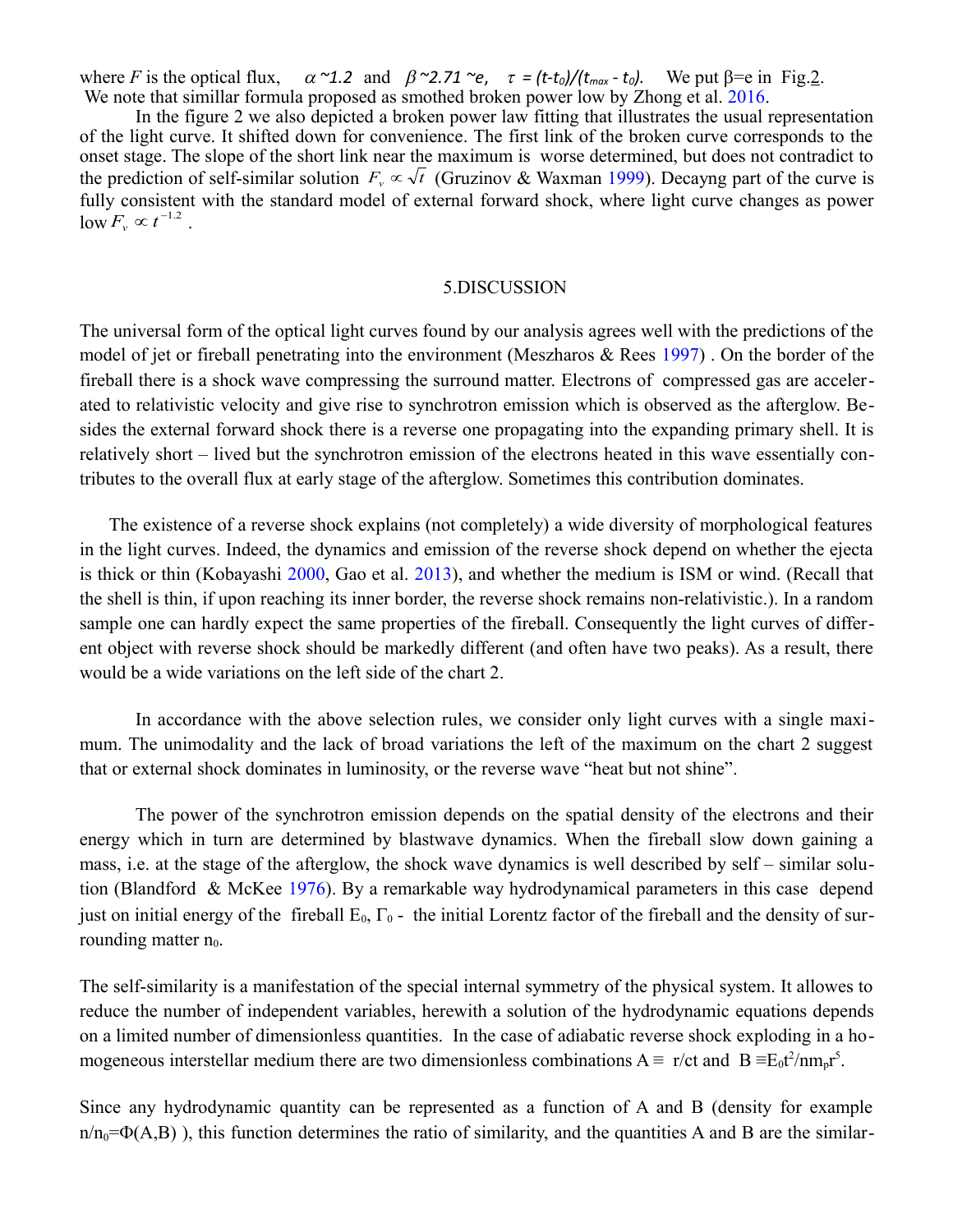ity criteria. Shock waves of different GRB (distribution of density, internal energy, etc.) are similar each other if the similarity criteria have the same value. Let us stress, that there are scale-invariant transformations, which leave the similarity criteria unchanged

$$
\widetilde{E} = k E , \widetilde{n_0} = \lambda n_0 , \widetilde{r} = (k/\lambda)^{1/3}, \widetilde{t} = (k/\lambda)^{1/3} t
$$
\n<sup>(2)</sup>

Because the observed flux of synchrotron radiation in the optically thin case is the integral of the emissivity over the volume of the shell, «the invariance on the dynamical level leads to scale invariance for the flux within a given spectral regime» (van Eerten & MacFadyen  $2012$ ). The existence of such symmetry suggests that light curves of similar blast waves can be obtained one from the other by the specified scale transformation. From this it follows that there should be a whole class of objects, whose light curves will have the universal form if time and radiation flux are measured in appropriate units. One can say that a set of such objects constitutes a class of similarity. The universal light curve resting on the self-similar solution bears the imprint of this internal symmetry and therefore can also be symbolically called self-similar.

Let us try to find the above mentioned measure units of time and radiation flux. Suitable choiсe for time can be found from the following consideration. At the very beginning as the external shock builds up, its bolometric luminosity L rises approximately as  $|L| \sim t^2$  (if a surrounding matter is uniform). At this stage the gamma - factor of the shell remains constant and a radius R is proportional to t. Accordingly, the area of the radiating surface increases as R<sup>2</sup>. While the mass of the collected gas m is low  $(m < E_0 / (\Gamma^2 c^2))$ , the luminosity increases. It peaks when R reaches the typical deceleration radius  $R_d$ , and starts declining rapidly thereafter. The deceleration radius  $R_d$  can be easily estimated as follows (Rees & Meszaros 1992): it is the distance where the energy of collected gas becomes comparable to the initial energy of the fireball (the surrounding is supposed to be homogenious):

$$
E_0 \approx 4/3 \pi m_p n \Gamma^2 R_d^3 \tag{3}
$$

Accordingly peak time  $T_p$  can be found with the help of the following well known relation connecting R,  $\Gamma_0$  and T:  $T_p \approx R_d / (4 \Gamma^2_0 c)$ . The estimates show also that the typical time scale  $T_p$  depends on the same global characteristics that determine self-similar solution as well as radiation properties of the fireball.

As for units of measurement of F, let us remind that the observed flux at a given frequency (i.e. light curve) F\_nu can be approximately represented as as a series of power law segments in frequency

$$
F_v = F_{max} f(v,t) \approx Fmax \ (v/v_p(t))^{-\beta} \tag{4}
$$

Here  $v_p$  is the peack frequency  $v_p = min (v_m, v_c)$  and index  $\beta$  depends on the relation between v,  $v_c$  and  $v_m$ . The critical synchrotron frequency  $v_m$  is the frequency at which the bulk of the electrons accelerated by the shock radiate, and  $v_c$  is a cooling frequency - the synchrotron frequency of electrons whose radiative cooling time equals the dynamic timescale (see, for example, Sari et al.  $1998$ ).  $F_{\text{max}}$  and  $v<sub>p</sub>$  change as the power function of time. Hence the flux can be represented as a function of dimensionless variable  $t / T_p$ :  $F_v = F_p (t/T_p)^{\alpha}$ . One can see that a factor  $F_p = F_p(T_p)$  is the flux in the maximum of light curve. Thus it is convenient to measure the radiation flux in this units.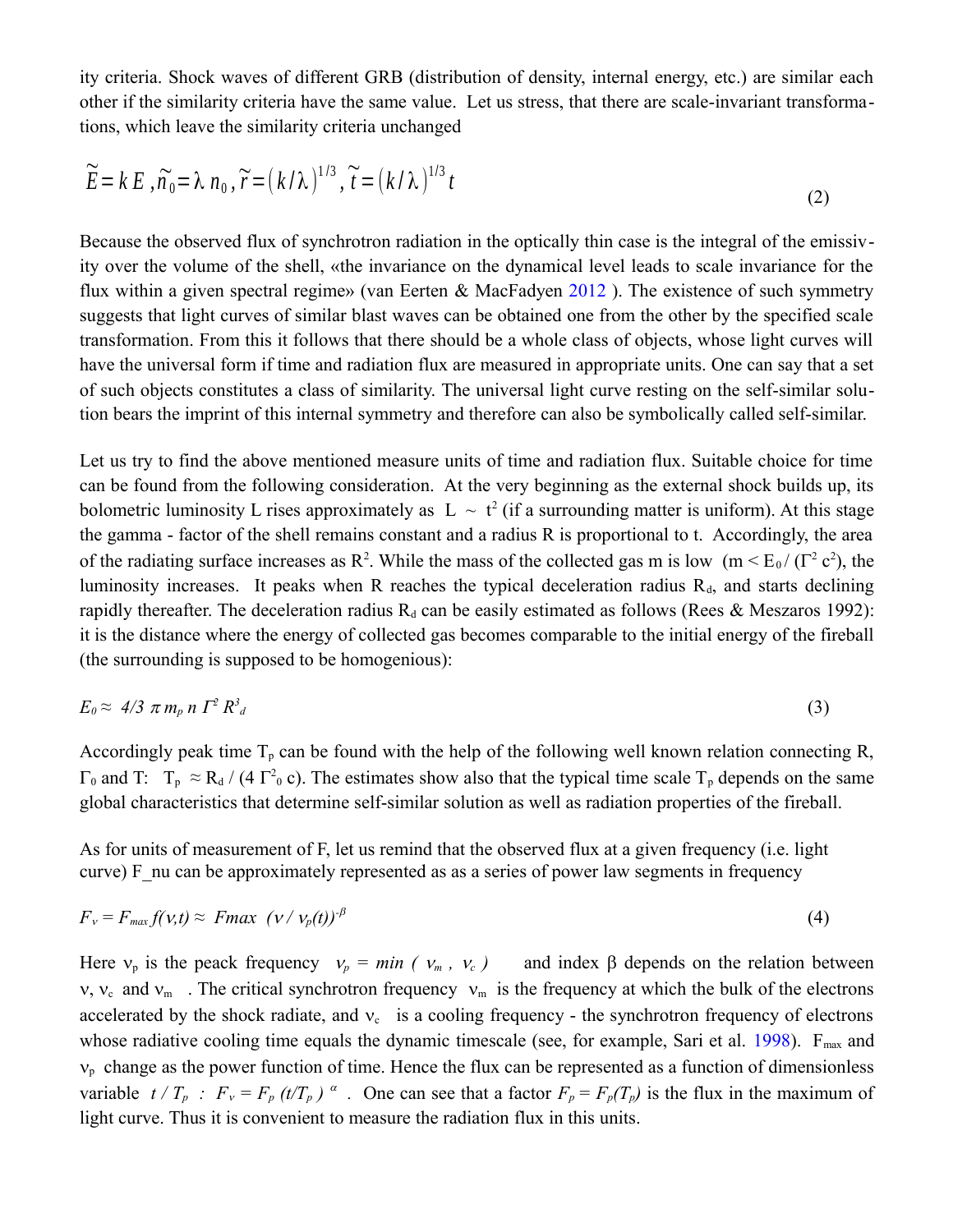From the arguments given above it is clear that with the help of  $F_p$  and  $T_p$  one can normalize the observed light curves so that curves of different GBR on the graph will be depicted in the same scale. The result of such representation is shown in Fig.2.

 The right-hand side of the light curve is naturally described by the standart theory of afterglow (detailed description of the standard model can be found in Piran, 2004) . It is interesting to take a look on the left side of the universal light curve. Here we see a curious coincidence: at small  $\tau$ , F changes asymptotically as  $\tau^2$ . The observed universal light curve is changing exactly as bolometric luminosity do it at very early stage of the afterglow. At a later stage according to Gao et al. 2015, the rising slope for  $F(\tau)$ ranges between 3 and 1/3 for ISM and wind medium. If one considers the transition between thin and thick shells or a medium index between 0 and 2, the results can be more consistent with the observed data (see Liang et al. 2013 for discussion).

 It should be emphasized that Gao et al 2015 did a morphological classification of a wide sample afterglow light curves. It is interesting to note that the set of sources used in this article includes three objects of our sample. All of them are related to one class. The authors also conclude that the optical light curves similar to our universal curve are generated by a single (forward) shock wave.

To summarize, one can say that universal light curve, found in this work, characterizes a whole class of objects for which afterglow is the synchrotron emission of radiatively and adiabatically cooling electrons and continuously injected new electrons in a decelerating forward shock. We should note, that prompt emission can be produced not only from internal shocks, see a detailed discussion of prompt emission mechanism by Zhang 2014.



FIGURE 3. Qualitative schematic view of the structure of the relativistic jet produced by the gamma-ray burst. The external shock arises as a result of the impact of the jet on the stellar wind of the progenitor. This is where the final goodbye of the SOS similar emission from the collapsing star forms, which is characterized by a smooth (but non-monotonic) light variation. The internal shock persists as long as the central engine continues operating this is where rapidly varying gamma-, x-ray, and optical radiation forms.

## 6. CONCLUSIONS

Thus the SOS similar emission supports the evidence for a relativistic blast wave plugging into the external medium. The activity in the central region may produce internal shocks that generate gamma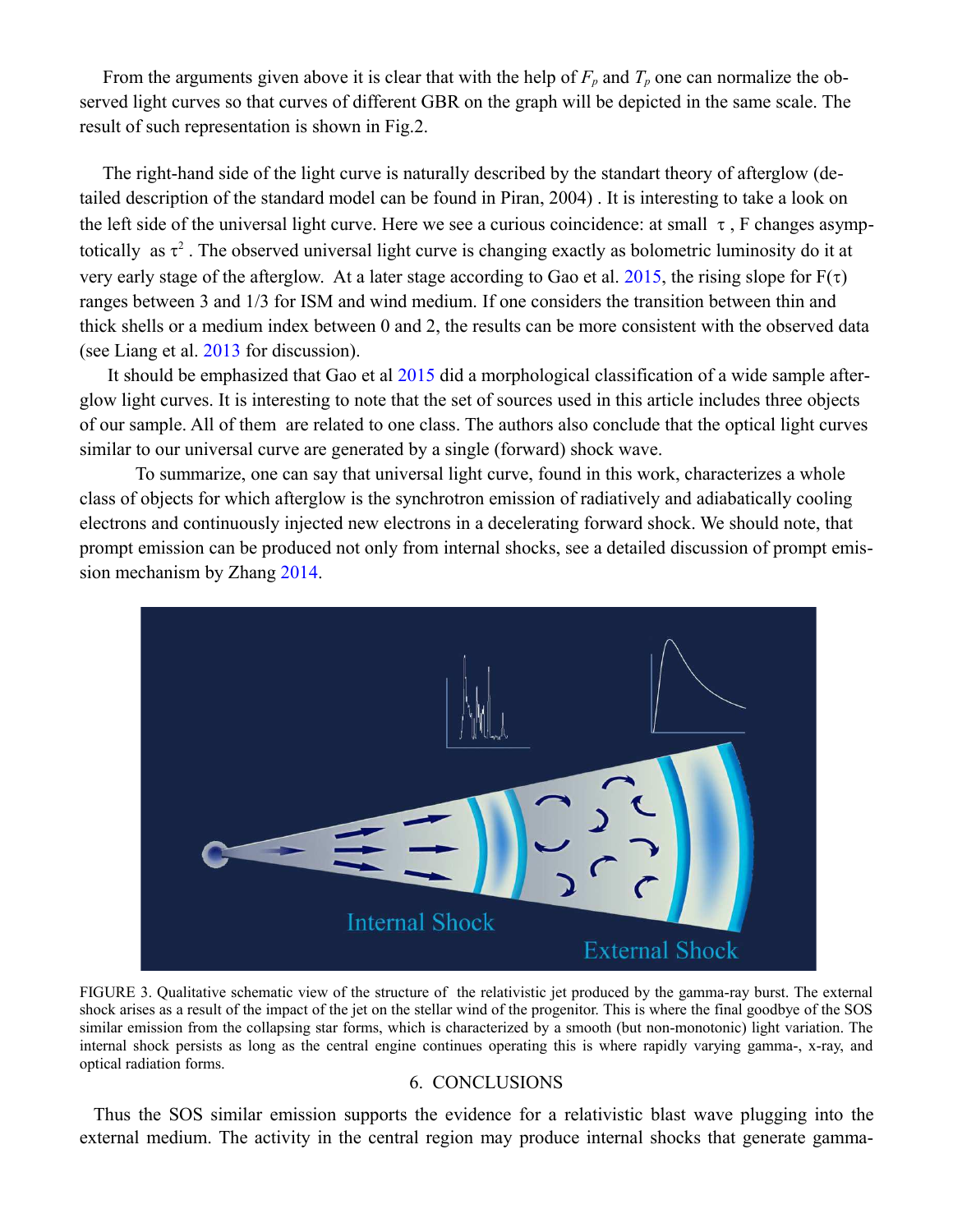and optical radiation. This radiation is highly variable and shows internal correlations between optical, xray, and gamma-ray variations. The external wave (second zone) is actually the stellar wind, which has been strongly compressed by the relativistic shock, and it therefore produces a smoothly and nonmonotonically varying optical glow of the self-similar type. This is how SOS similar emission (i.e. the final message of the collapsing matter) forms.

We emphasize that the type of the behavior of the optical emission of gamma-ray bursts discovered in this study does not necessarily mean that it should be exactly reproduced in all cases. Similarly, powerlaw afterglows show monotonic power-law behavior with a constant slope only as far as average light curves are considered, whereas actual events sometimes may exhibit certain peculiarities like optical flares, etc. SOS emission initial stage may be masked and "broken down" by optical emission correlated with gamma occurs in the internal shock wave. In the case of homogeneities in the density distribution of the stellar wind of progenitors, associated with variations in the physical parameters, the rate of expiration, the magnetic field strength, the exhaust velocity can cause the disappearance of the optical emission. The non-monotonic prompt SOS emission demonstrates the universe self-similar nature of hydrodynamic processes just after its appearance.

## 6. ACKNOWLEDGMENTS

This work was funded in part by the M.V.Lomonosov Moscow State University Development Program, by the Russian Science Foundation agreement 16-12-00085 and by the Russian Foundation of Fundamental Research 15-02-07875 . We thank Dr. Antony Rothman for the fruitfull discussion.